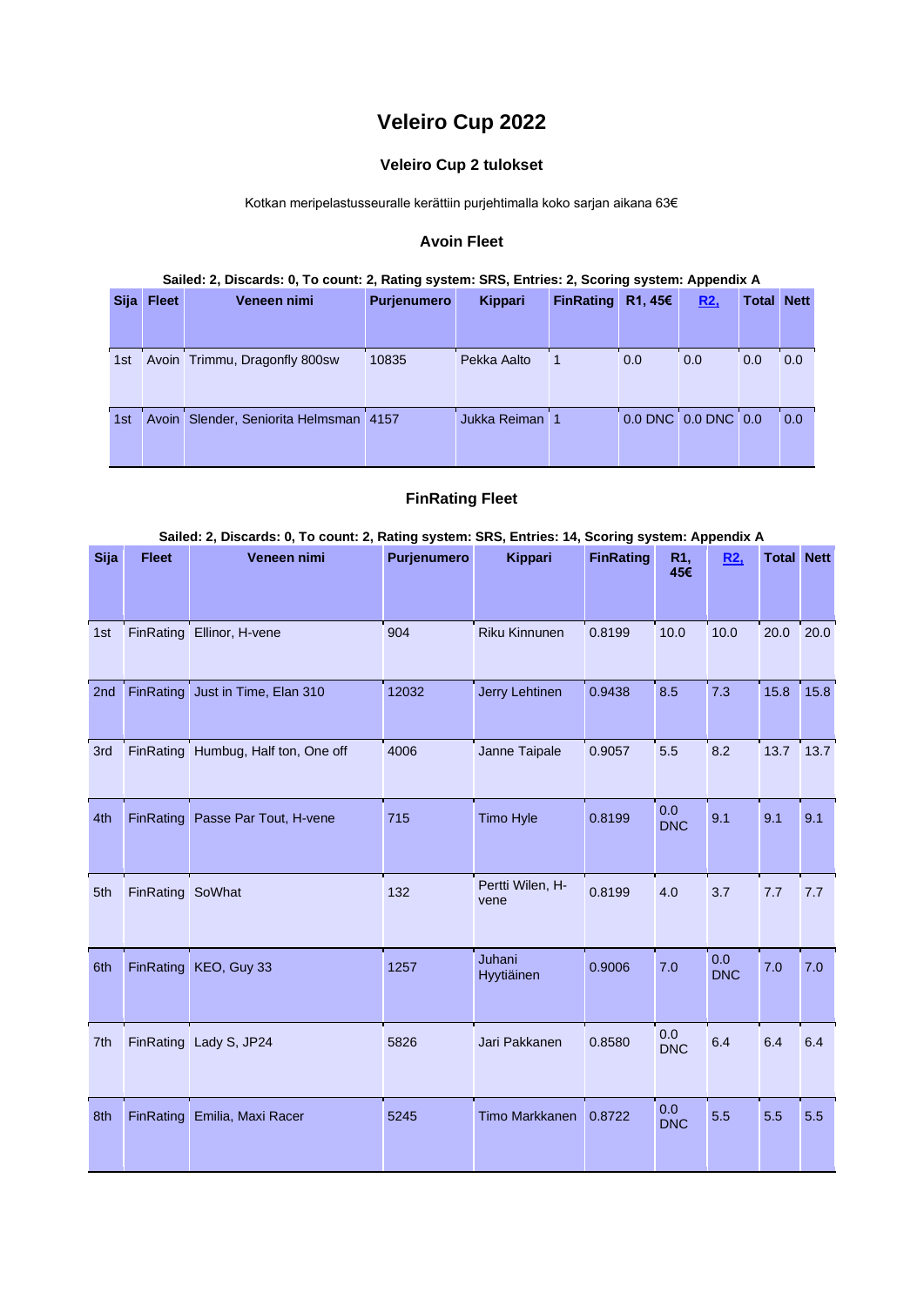| <b>Sija</b> | <b>Fleet</b>   | Veneen nimi                           | Purjenumero    | <b>Kippari</b>       | <b>FinRating</b> | R1,<br>45€        | R <sub>2</sub>    | <b>Total Nett</b> |     |
|-------------|----------------|---------------------------------------|----------------|----------------------|------------------|-------------------|-------------------|-------------------|-----|
|             |                |                                       |                |                      |                  |                   |                   |                   |     |
| 9th         |                | FinRating Nicole, Hai 960             | 266            | Matti Niemelä        | 0.8059           | 0.0<br><b>DNC</b> | 4.6               | 4.6               | 4.6 |
| 10th        | FinRating      | Suomenlahden Ykkönen,<br>Mach3 3/4Ton | 2112           | <b>Tero Glan</b>     | 0.9484           | 1.0               | 1.9               | 2.9               | 2.9 |
|             | 11th FinRating | Kismet, A-vene                        | $\overline{7}$ | Tiina<br>Saavalainen | 0.8673           | 0.0<br><b>DNC</b> | 2.8               | 2.8               | 2.8 |
|             |                | 12th FinRating Ulla II, Seaking 34    | 5610           | Kari Streng          | 0.9304           | 2.5               | 0.0<br><b>DNC</b> | 2.5               | 2.5 |
|             |                | 13th FinRating Grace, Ridas 77        | 10968          | Arne Tuhkunen        | 0.8384           | 0.0<br><b>DNC</b> | 1.0               | 1.0               | 1.0 |
|             | 14th FinRating | Kristiina, FE83                       | 2980           | <b>Martti Mela</b>   | 0.8324           | 0.0<br><b>DNC</b> | 0.0<br><b>DNC</b> | 0.0               | 0.0 |

## **R2, - Avoin Fleet**

|  | Start: Start 1, Finishes: Finish time, Time: 18.05 |  |
|--|----------------------------------------------------|--|
|  |                                                    |  |

| Sija | <b>Fleet</b> | Veneen nimi                         | <b>Purjenumero</b> | Kippari       |                  | <b>FinRating Elapsed Corrected Points</b> |     |
|------|--------------|-------------------------------------|--------------------|---------------|------------------|-------------------------------------------|-----|
|      |              | Avoin Trimmu, Dragonfly 800sw 10835 |                    | Pekka Aalto 1 | 00:41:27 0:41:27 |                                           | 0.0 |

# **R2, - FinRating Fleet**

### **Start: Start 1, Finishes: Finish time, Time: 18.05**

| <b>Sija</b>   | <b>Fleet</b> | Veneen nimi                         | <b>Purjenumero</b> | <b>Kippari</b>   | <b>FinRating</b> |                  | <b>Elapsed Corrected</b> | <b>Points</b> |
|---------------|--------------|-------------------------------------|--------------------|------------------|------------------|------------------|--------------------------|---------------|
|               |              |                                     |                    |                  |                  |                  |                          |               |
|               | FinRating    | Ellinor, H-vene                     | 904                | Riku Kinnunen    | 0.8199           | 00:45:57 0:37:40 |                          | 10.0          |
| $\mathcal{P}$ |              | FinRating Passe Par Tout, H-vene    | 715                | <b>Timo Hyle</b> | 0.8199           | 00:46:10 0:37:51 |                          | 9.1           |
| 3             |              | FinRating Humbug, Half ton, One off | 4006               | Janne Taipale    | 0.9057           | 00:41:53 0:37:56 |                          | 8.2           |